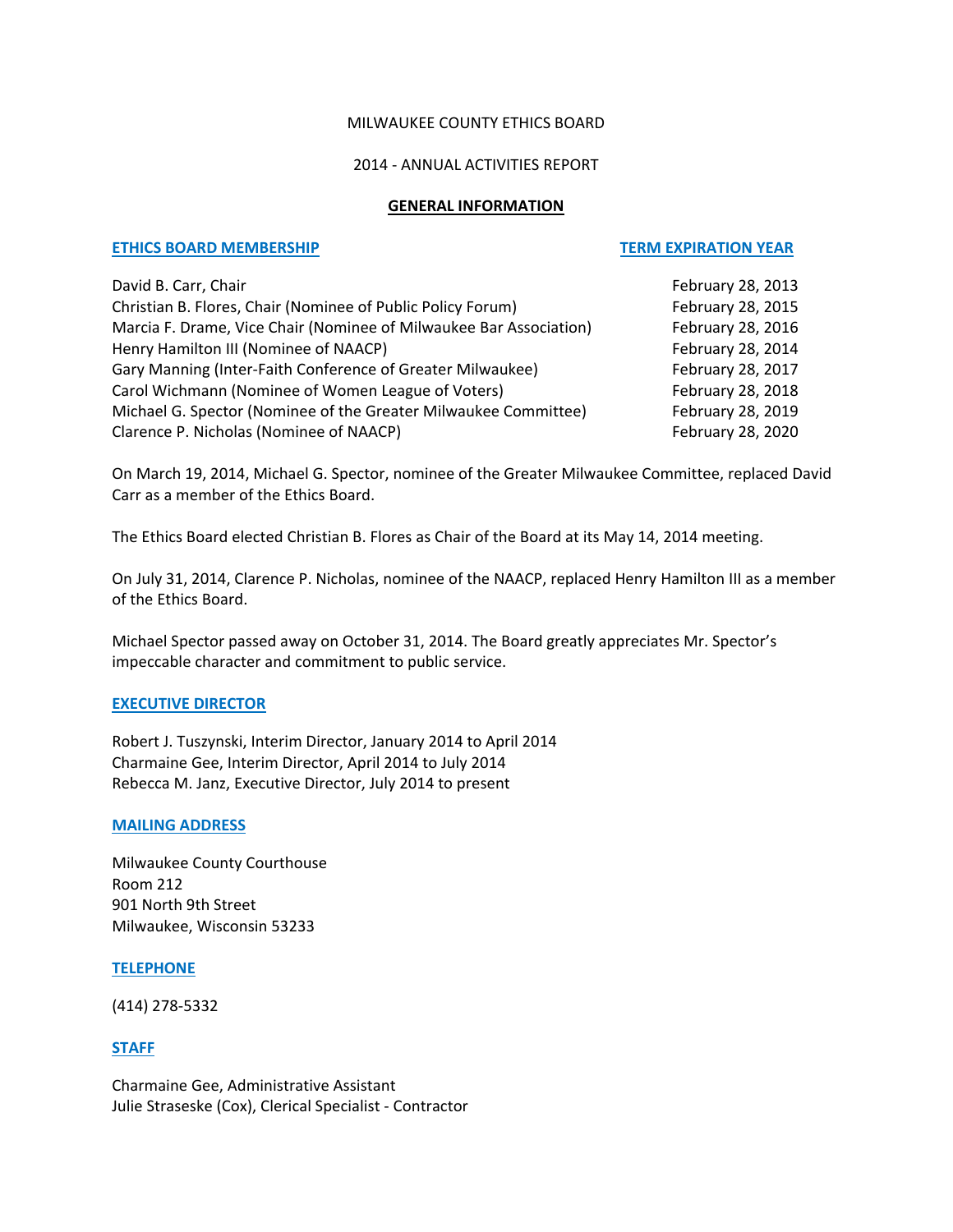# **2014 BUDGET**

The 2014 adopted Ethics Board budget was \$85,270, an increase of \$7,754 (about 10 percent) from the 2013 budget. Two major components of the budget are for support staff and outside counsel representation for the Board. Each year, predicting outside legal representation on behalf of the Board is nearly impossible. Fluctuations in the number of investigation requests, verified complaints, and requests for interpretations of Federal, State, and Municipal law cause fluctuations against the estimated amount approved.

# **STATUTORY REFERENCE**

The Milwaukee County Ethics Code is Chapter 9 of the Milwaukee County General Ordinances and is based largely on Section 19.59 of the Wisconsin Statutes. The Milwaukee County Lobbying Code is Chapter 14, Milwaukee County General Ordinances. The Board must also operate in compliance with other Wisconsin Statutes, such as Public Records and Open Meetings Laws.

# **INTENT**

It is the intent of the Milwaukee County Ethics Code that government decisions and policy be made in the best interests of the people, the community, and the government; public office not be used for personal gain; and the public have confidence in the integrity of the government.

# **HISTORY**

The Ethics Board and the Ethics Code it administers were created in February 1975. The Code sets forth standards of ethical conduct for all county employees, including elected and appointed officials and members of boards and commissions. The County Board has amended the Code 26 times since its inception, with the most recent amendment occurring in 2008. In the first quarter of 2013, the Ethics Board adopted revised Rules and Procedures. These revisions more clearly delineate the Ethics Board's responsibilities under the Milwaukee County Ethics Code.

#### **ORGANIZATION**

The Board consists of six members appointed by the County Executive and confirmed by the Milwaukee County Board of Supervisors for staggered six‐year terms. As of 2008, new members are nominated by one of the following six outside entities that are longstanding, broad‐based Milwaukee County organizations interested in good government and institutional integrity:

- The National Association for the Advancement of Colored People (NAACP);
- The Public Policy Forum;
- The Greater Milwaukee Committee;
- The Milwaukee Bar Association;
- The Inter‐Faith Conference of Greater Milwaukee; and
- The League of Women Voters of Greater Milwaukee.

The goal of this process is to ensure that the Board members reflect the racial and ethnic diversity of Milwaukee County, serve the residents of Milwaukee County according to their oaths of office, and act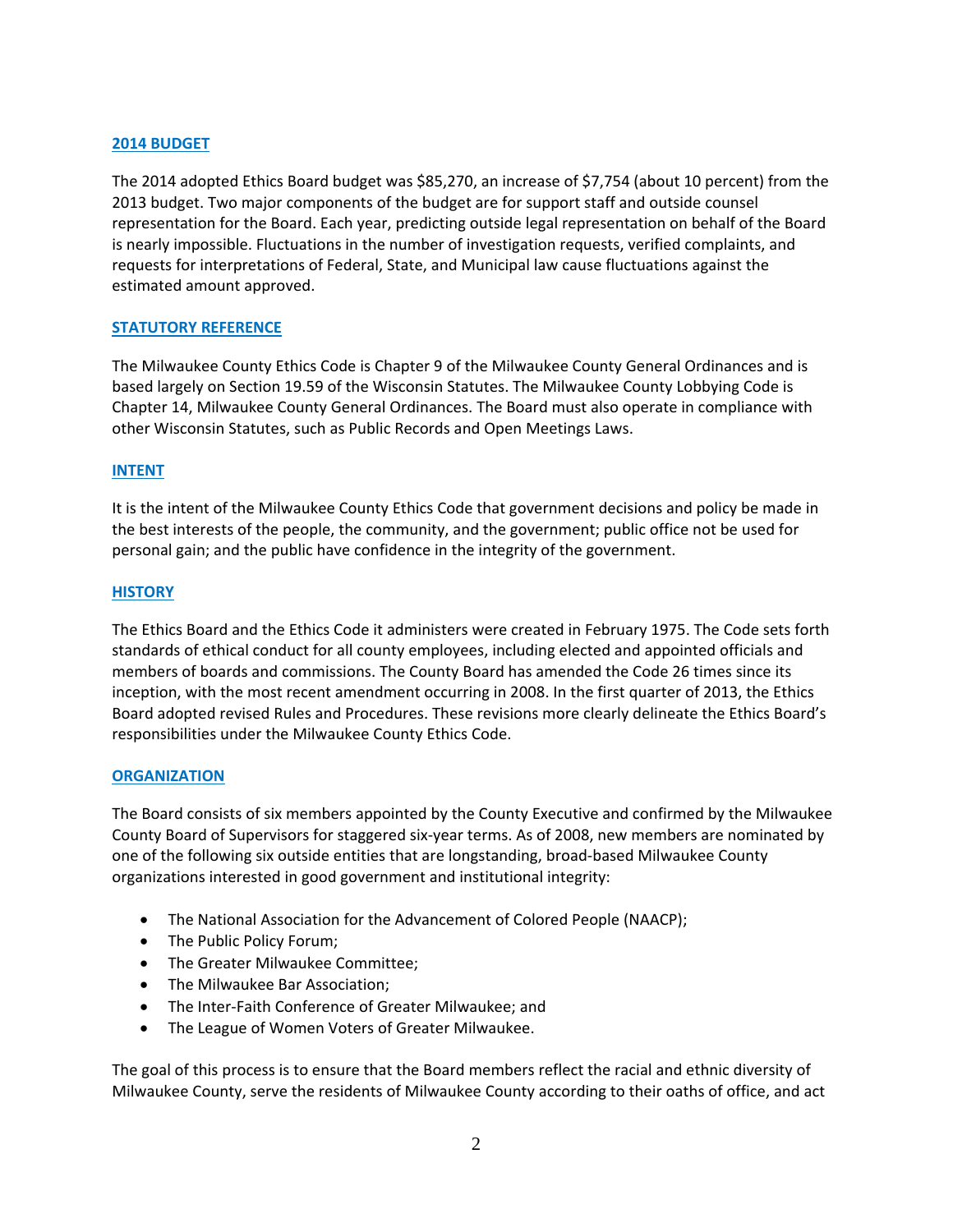independently from the nomination and appointing authorities. An action by the Ethics Board requires an affirmative vote of four members. While serving on the Board, and for one year prior to his/her appointment, no member can be a county public official or employee, or have been a candidate for public office.

# **BOARD RESPONSIBILITIES**

The Ethics Board administers the Code of Ethics written for county officials, employees, and members of county boards and commissions and is the primary source of interpretation of the Milwaukee County Ethics Code. The Board has three major responsibilities:

- Directs persons specified, pursuant to the Code, to timely file Statements of Economic Interests.
- Upon request, advises any county official, employee, or those who do business with county employees on the propriety of matters to which they may become a part, pursuant to the Code.
- Accepts investigation requests and verified complaints against county elected or appointed officials, employees, or members of county boards and commissions.

# **BOARD OPERATIONS**

During the 12 months covered by this report (calendar year 2014), the Ethics Board met six times, an increase of 50 percent from 2013. By ordinance, the Ethics Board meets four (4) times per year for the purpose of carrying out the Board's assigned duties and responsibilities. Each meeting was preceded by public announcements of the time, place, and matters to be discussed. Although requests for confidential written advice and investigations must, as a matter of ordinance, be held in closed session, the Board gives public notice of the time, place, and general subject of its closed sessions in conformance with the State of Wisconsin's Open Meetings law. Most all other items of the meeting agenda are held in public session. Preliminary conferences, by ordinance, are held in closed session.

# **MEETINGS AND ATTENDANCE**

Board member participation rates remain below 100% in part due to work or family conflicts experienced by the Board members. Membership participation rates declined slightly in 2014, potentially due to a slight increase in the number of meetings and changes in membership. When necessary and possible, Board members are able to participate in the meetings by conference phone. Additional data is below.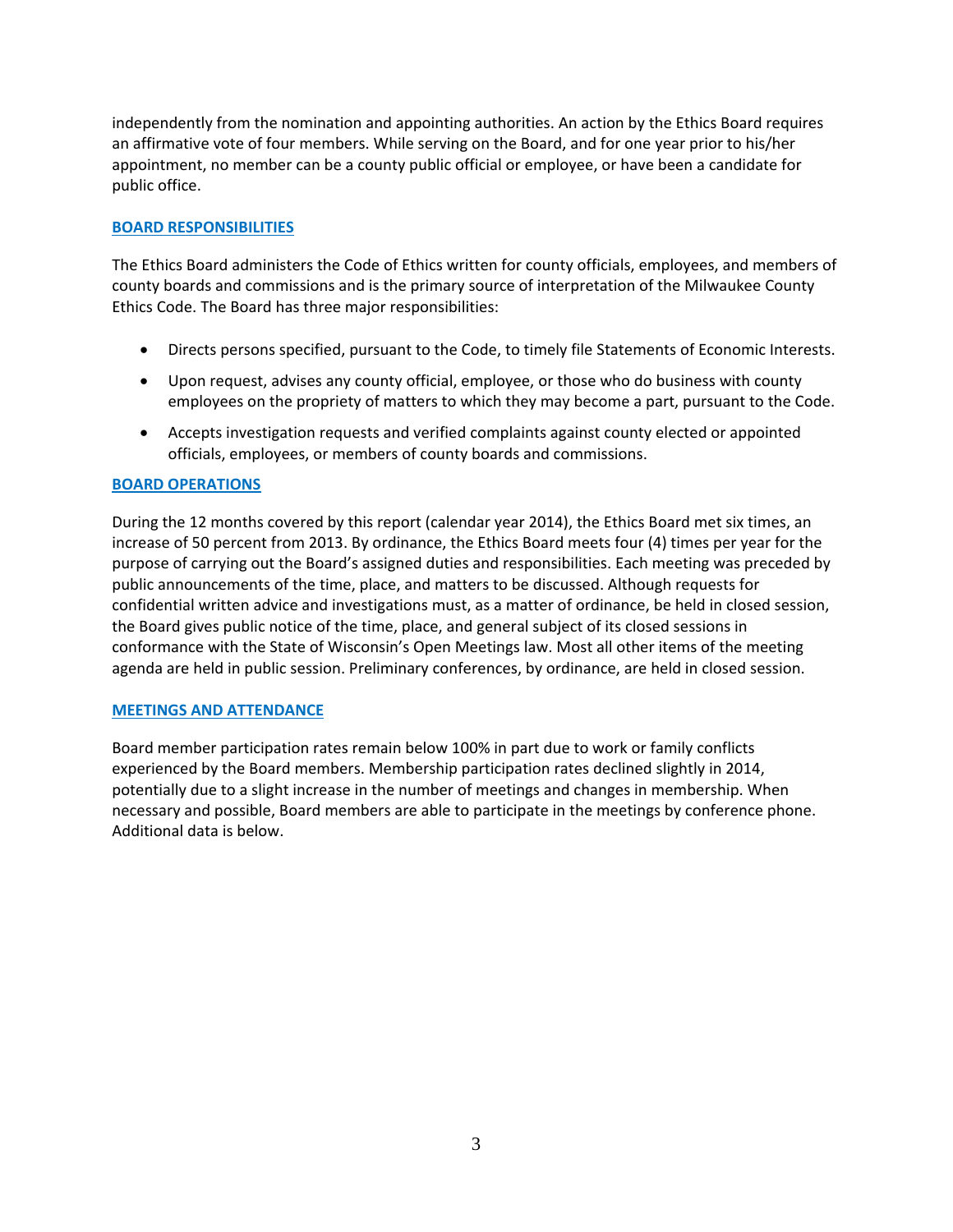| 2012                         |                                                                           | 2013                         |                                                                           | 2014                         |                                                                           |
|------------------------------|---------------------------------------------------------------------------|------------------------------|---------------------------------------------------------------------------|------------------------------|---------------------------------------------------------------------------|
| <b>MEMBER</b>                | <b>MEETINGS</b><br><b>ATTENDED OF</b><br><b>MEETINGS</b><br><b>CALLED</b> | <b>MEMBER</b>                | <b>MEETINGS</b><br><b>ATTENDED OF</b><br><b>MEETINGS</b><br><b>CALLED</b> | <b>MEMBER</b>                | <b>MEETINGS</b><br><b>ATTENDED OF</b><br><b>MEETINGS</b><br><b>CALLED</b> |
| Rebecca Blemberg             | 1 of $3 = 33%$                                                            | David B. Carr                | 4 of $4 = 100\%$                                                          | David B. Carr                | 1 of $1 = 100\%$                                                          |
| Resigned<br>David B. Carr    | $8$ of 9 = 89 %                                                           | <b>Christian Flores</b>      | 4 of $4 = 100\%$                                                          | <b>Christian Flores</b>      | 5 of $6 = 83.3$ %                                                         |
| <b>Christian Flores</b>      | 9 of $9 = 100 %$                                                          | Henry Hamilton III           | 4 of $4 = 100\%$                                                          | Marcia Drame                 | 4 of 6 = 66.7 %                                                           |
| Henry Hamilton III           | $7$ of 9 = 78 %                                                           | Marcia Drame<br>(nee Facey)  | 4 of $4 = 100\%$                                                          | Henry Hamilton III           | 1 of $2 = 50\%$                                                           |
| Marcia Facey                 | $7$ of 9 = 78 %                                                           | <b>Gary Manning</b>          | 3 of $4 = 75%$                                                            | <b>Gary Manning</b>          | 2 of $6 = 16.7$ %                                                         |
| <b>Gary Manning</b>          | 3 of $4 = 75%$                                                            | Carol Wichmann               | 3 of $4 = 75%$                                                            | Carol Wichmann               | 6 of $6 = 100\%$                                                          |
| Carol Wichmann               | 4 of $5 = 80%$                                                            |                              |                                                                           | Michael Spector              | 4 of $4 = 100\%$                                                          |
| (New)                        |                                                                           |                              |                                                                           | Clarence P. Nicolas          | 2 of $2 = 100\%$                                                          |
|                              |                                                                           |                              |                                                                           |                              |                                                                           |
| Average<br><b>Attendance</b> | $=78%$                                                                    | Average<br><b>Attendance</b> | $= 78%$                                                                   | Average<br><b>Attendance</b> | $= 71%$                                                                   |

# **Board Member Attendance Data 2012 to 2014**

# **STATEMENTS OF ECONOMIC INTEREST**

One of the Board's principal duties is to administer the financial disclosure provisions of the Code of Ethics. The Code requires that all candidates for elected County offices, all County employees, and all County elected and appointed officials, including members of boards and commissions, "whose duties and responsibilities include the awarding and execution of contracts for the purchase of supplies, services, materials, and equipment for or on behalf of Milwaukee County, for the construction of public works, or for the sale or leasing of real estate," file a Statement of Economic Interests ("SEI") form and Affidavit with the Office of the Ethics Board.

In 2014, the Board had 296 required SEI filers, a decrease from 305 filers in 2013.

#### **EXAMINATION OF STATEMENTS OF ECONOMIC INTERESTS**

At the end of 2014, the audit firm of Baker Tilly requested the Ethics Board staff complete an Affiliated Party Transaction worksheet, as has been done in prior years. The SEI is designed to capture three specific areas of concern: 1) Ownership of investments (including real property) that could potentially directly benefit from decisions made by a county official/employee; 2) Involvement or financial interest in for-profit companies where the company could benefit from decisions by a county official/employee; and 3) Involvement or financial interest in non‐profit organizations where the non‐profit entity could benefit greatly or receive funding from the County. If such a concern is revealed in the SEI, the next question is whether the individual has decision‐making authority to directly benefit the organization in which the individual has an interest.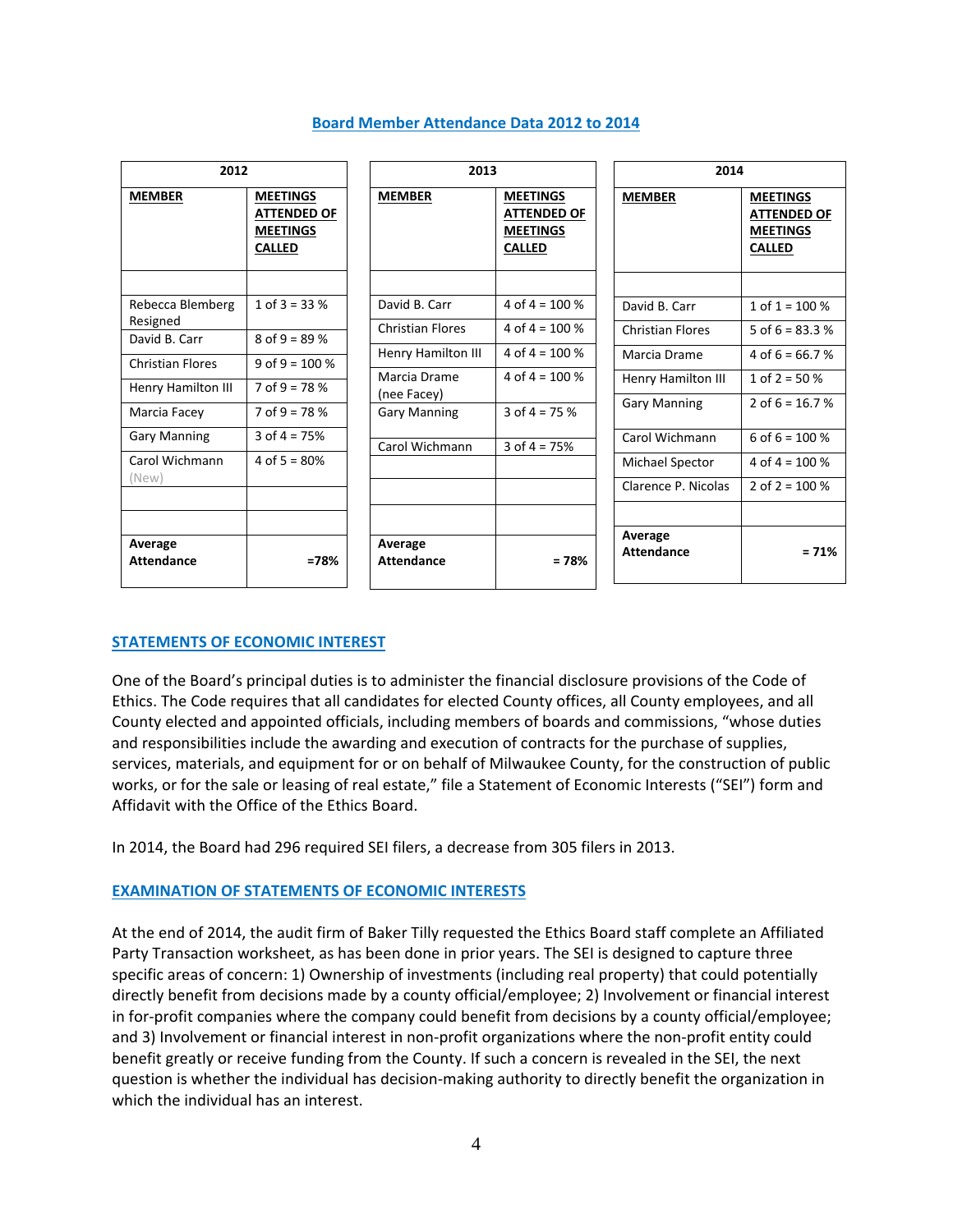Further enhancements to the SEI process that are needed and should be made in 2015:

- 1) After verifying information from each form for completeness, the list of companies, organizations, and investments should be compared to a vendor list of the county to determine that no additional conflicts potentially remain.
- 2) The completed SEIs should be sent to each manager for their review should they be aware of consideration being given to entering into an arrangement with a firm or organization that could benefit from a decision reached by the county official
- 3) Consideration should be given to revising the form to have the individual provide the name of the brokerage firm or financial advisor that makes investments decisions for the individual
- 4) Although the Ethics Board no longer reviews all of the SEI's, any potential conflicts identified in steps 1‐3, should be reviewed by the Ethics Board for final determination.

# **SEI AUTOMATION PROJECT**

The Ethics and Election Accountability Portal did not launch during 2014. According to the Milwaukee County Information Management Services Division, the Ethics piece is completed and ready to go, but the Election Commission is still testing its portion of the Portal. IMSD has suggested that the Ethics Board separate the SEI portion to ensure a live launch for the county‐wide annual filing of 2015 SEIs, and the office staff are exploring this option.

# **AUTOMATED LOBBYIST CONTACT REPORTING**

Although the County Clerk maintains an online registration of Lobbyist activity, reporting of contacts made by Lobbyists are not part of an online process. A project is being opened to design an online process for reporting Lobbyist contacts. Triggers would be established to notify the County Clerk when the activity of any lobbyist exceeds the threshold for registration.

#### **ETHICS COMPLIANCE & TRAINING**

In past years, the office of the Ethics Board celebrated Corporate Compliance & Ethics Week, a national week-long event that highlights the importance of ethics and compliance in the workplace. Recent staff turnover has prevented the office from supporting ethics compliance training for County staff and officials to an optimal degree. The Ethics Board staff aim to re‐implement training and educational materials during 2015.

#### **ETHICS BOARD DETERMINATIONS**

During 2014, the Ethics Board considered the following requests for advisory opinions, investigation requests, or other matters. Pursuant to rules established by County Ordinance and Statutes, these actions were discussed in closed session, and the synopses are written in a manner that protects the integrity of the closed session meetings and the confidentiality of the requesters.

1. The Board received an investigation request alleging that two public officials violated Code by accepting certain campaign contributions. After reviewing the request, the Board determined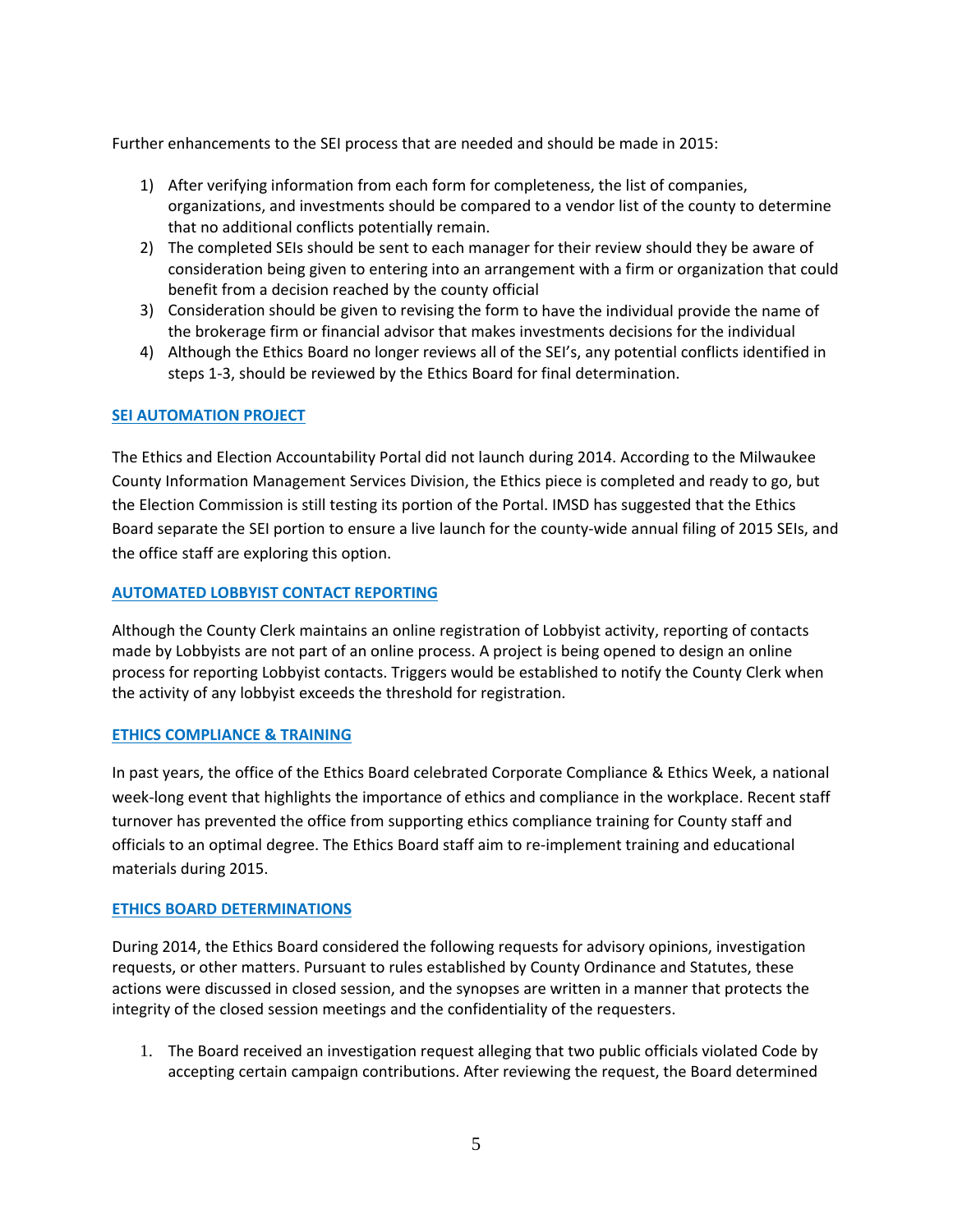the request did not produce facts sufficient to merit a conclusion that a violation of the Code occurred and dismissed the request.

2. A public official requested advice about whether to report certain expenses on the official's statement of economic interests. In one instance, the official received an award from an organization that invited the official to speak at a conference. The official paid for transportation and meals, but the organization paid for the official's hotel. The official stated that the official did not engage in any campaigning at the conference and neither the organization nor the conference have any influence over the official's duties with Milwaukee County.

In the other instance, another organization invited the official to speak at a conference and offered to pay for the official's travel expenses. The official stated that the conference had no relation to the official's work at Milwaukee County and would be a personal, networking event.

The Board did not find any violation of the Code based on the facts presented by the official, but it determined that the official needed report the expenses paid by the outside organizations on the official's Statement of Economic Interests.

- 3. The Board received an investigation request alleging a public official violated various sections of the Code by spending Milwaukee County funds to support a non‐public purpose. The Board forwarded the request to the District Attorney's office, which took no action on the request. The Board's investigation of the complaint was pending at the end of 2014.
- 4. A manager asked the Board whether Chapter 9.05(3)(a) would apply to an employee of one Department contracting with another Department after the employee's retirement. If the Chapter did not apply, the manager inquired if the employee could begin the application process for contracting prior to the employee's retirement. The Board requested further information from the requester, but it did not receive any response. Accordingly, the Board was unable to issue an opinion on the matter.
- 5. The Board received a request for an advisory opinion from an employee of one Department asking if it would be a violation of the Code if the employee contracted with another Department to provide services to former clients of the Department for which the employee worked. The Board requested further information from the employee, but it did not receive any response. Accordingly, the Board was unable to issue an opinion on the matter.
- 6. The Board received a verified complaint alleging that a public official had spent Milwaukee County funds to communicate outside Milwaukee County. The Board forwarded the request to the District Attorney's office, which took no action on the request. The Board's investigation of the complaint was pending at the end of 2014.
- 7. The Board received a request for an advisory opinion whether it was a violation of the Code for a public official to raise money for another person using personal resources, The Board determined that the scenario set forth in the public official's request did not violate the Code because the public official separated the public official's official role from the public official's personal affairs. Accordingly, the Board found that the requests for donations were made in the public official's personal capacity, and thus the requests did not violated the Code. The Board